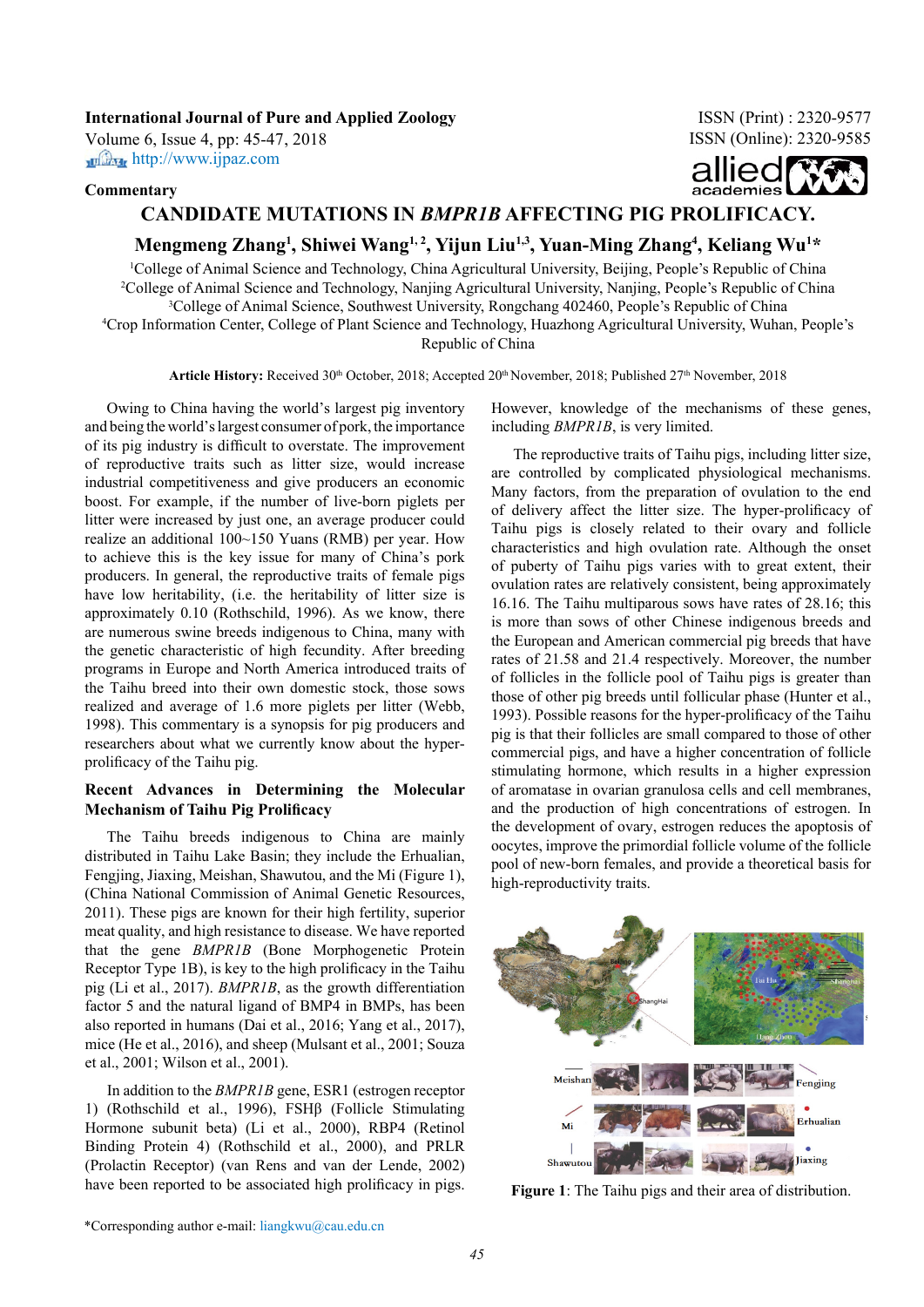#### **Our Principal Results**

Our research team has applied the whole-genome re-sequencing technique to reveal candidate mutations in *BMPR1B* that affect pig prolificacy. Our findings demonstrated that an integrated approach (population genetics, comparative genomics, and molecular experiments), can efficiently identify functional elements underlying important phenotypes in domesticated pigs, and provide a pathway for subsequent investigations.

In the Taihu-specific haplotype of *BMPR1B* (approximately 1.2 kb), 18 of 19 SNPs showed a marked difference in allele frequency between the Taihu and other breeds; these SNPs were confirmed to be candidate mutations for pig prolificacy. Using comparative genomic analysis we found a conserved Estrogen Response Element (ERE) in the haplotype region. Evidence from luciferase assays showed that binding activity with estrogen receptor I is stronger in the Taihu-specific haplotype than in the Duroc-specific haplotype. Higher *BMPR1B* levels were found in the endometria of pregnant Meishan sows relative to Duroc. Meishan pigs also have more endometrial glands than Duroc pigs, as shown by assays of histological sections. Thus, the Taihu-specific haplotype promotes ESR1 binding activity, cis-regulate *BMPR1B* expression, and enhance the endometrial gland development.

In summary, the Taihu-specific haplotype can affect the expression of mRNA and protein of the endometria to increase the number of endometrial glands and ultimately increase the number of Pigs Born Alive (PBA) (Figure 2). What's more, from association studies of reproductive traits and the Taihu-ERE haplotype, the effect of the *BMPR1B* gene is estimated to increase litter size by 0.4~1 pigs. These results demonstrate that *BMPR1B*, as the candidate gene responsible for pig prolificacy, can be used in animal breeding programs to improve pig fecundity.

#### **Future Research**

Some segments of the genetic control pathway remain unclear, and further research is required to fill the gaps in our knowledge. For example, the Taihu-specific haplotype contains 19 SNPs and the group verification tests have not been done, and the causative SNP locus has not been identified. Also, HeLa cells, not pig endometrial cells, were used in the luciferase assays to compare the binding activity of the Taihu-ERE with the Duroc-ERE. Although



useful, a HeLa cell does not completely simulate the internal environment of a pig endometrial cell (Lucey et al., 2009).

The differences in the expression of *BMPR1B* (RNA and protein) in the endometrium of Taihu and Duroc pigs at 72 days post-pregnancy is well documented, but these data do not directly address the specific expression of the *BMPR1B* gene in the endometrium; thus immunohistochemistry is needed (Duraiyan et al., 2012). In our previous study (Li et al., 2017) we found that the Taihu-specific haplotype in the first intron of the *BMPR1B* gene was related to the breed's high prolificacy, but the effect of the Taihu-specific haplotype on neither the regulation of *BMPR1B* expression nor its mode of action were clarified. Thus, the genetic characteristics of the *BMPR1B* gene in pigs needs to be further investigated.

This study was supported by the Beijing Innovation Consortium of Swine Research System (BAIC02-2018).

## **REFERENCES**

- 1. China National Commission of Animal Genetic Resources (2011). Animal Genetic Resources in China Pigs (Beijing, China Agriculture Press).
- 2. Dai, K., Qin, F., Zhang, H., Liu, X., Guo, C., Zhang, M., Gu, F., Fu, L., and Ma, Y., (2016). Low expression of *BMPRIB* indicates poor prognosis of breast cancer and is insensitive to taxane-anthracycline chemotherapy. *Oncotarget.*, 7: 4770-4784.
- 3. Duraiyan, J., Govindarajan, R., Kaliyappan, K. and Palanisamy, M., (2012). Applications of immunohistochemistry. *J. Pharm. Bioall. Sci.*, 4: 307-S309.
- 4. He, J., Wang, T., Wang, T., Xu, H., Zhang, Y., and Dong, J. (2016). The Immunologic Properties of Bone Morphogenic Protein Receptor IB Positive Subpopulation before and after Osteogenic Differentiation in Mouse Dermis. *Plos One.,* 11: e161785.
- 5. Hunter, M.G., Biggs, C., Foxcroft, G.R., McNeilly, A.S., and Tilton, J.E., (1993). Comparisons of endocrinology and behavioural events during the periovulatory period in Meishan and Large-White hybrid gilts. *Reprod.*, 97: 475-480.
- 6. Li, M.D., Rohrer, G.A., Wise, T.H., and Ford, J.J., (2000). Identification and characterization of a new allele for the beta subunit of follicle-stimulating hormone in Chinese pig breeds. *Anim. Genet.*, 31: 28-31.
- 7. Li, W., Zhang, M., Li, Q., Tang, H., Zhang, L., Wang, K., Zhu, M., Lu, Y., Bao, H., and Zhang, Y., (2017). Wholegenome resequencing reveals candidate mutations for pig prolificacy. *Proc. Biol. Sci.*, 284.
- 8. Lucey, B.P., Nelson-Rees, W.A., and Hutchins, G.M. (2009). Henrietta Lacks, HeLa cells, and cell culture contamination. *Arch. Pathol. Lab. Med.*, 133: 1463.
- 9. Mulsant, P., Lecerf, F., Fabre, S., Schibler, L., Monget, P., Lanneluc, I., Pisselet, C., Riquet, J., Monniaux, D., and **Figure 2**: The genetic mechanism of the *BMPR1B* gene. Callebaut, I., (2001). Mutation in bone morphogenetic